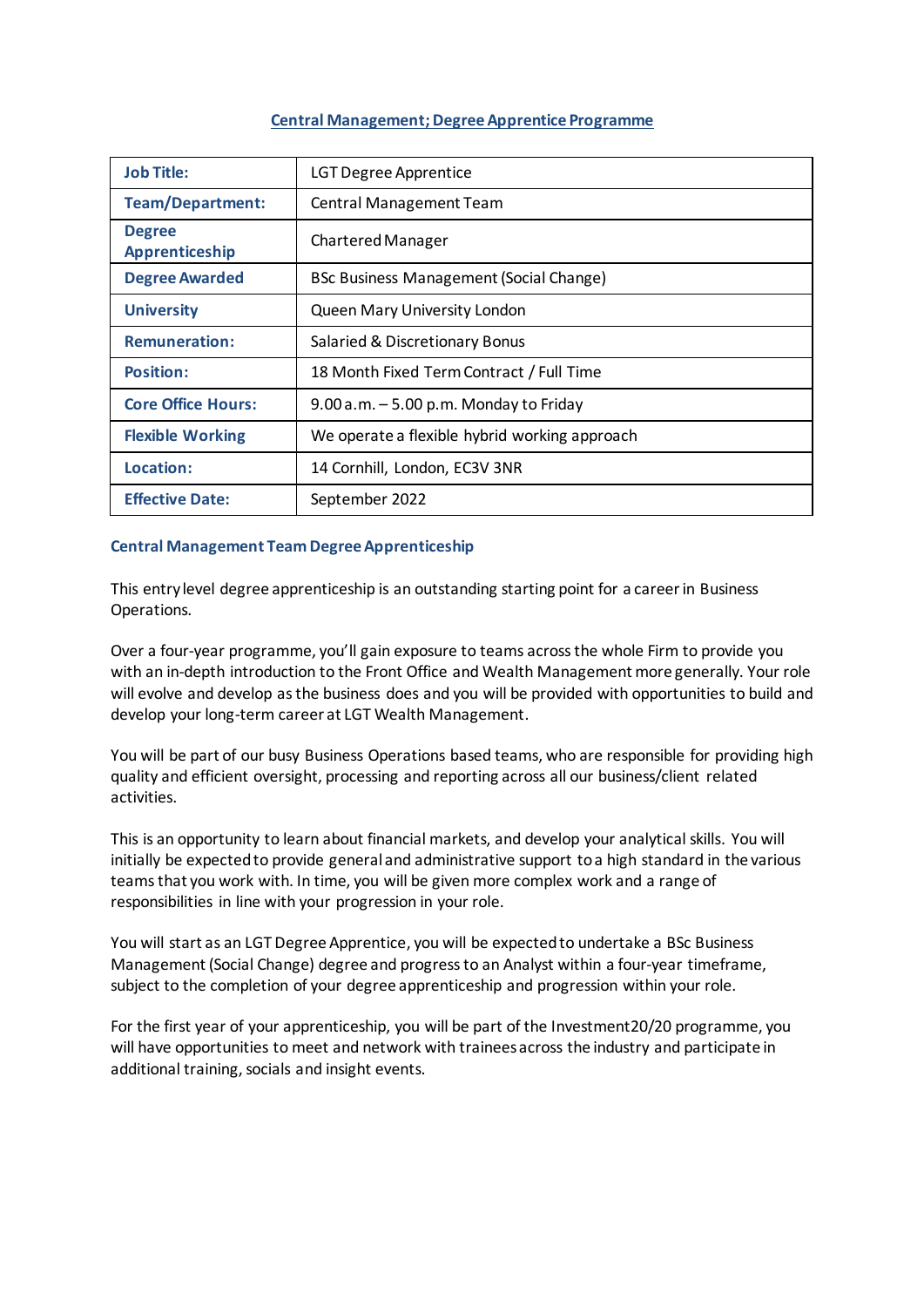# **Business Unit**

# Brief Role Objective:

The Front Office is the revenue generating and client facing part of the business. This role will assist the Head of Front Office, Front Office Business Manager, Front Office Support Manager, and the wider Management Team / Board on BAU and relevant project work. The projects will involve regulatory and strategic work.

# **Key Responsibilities:**

## **Full training will be given**

- Co-ordinate and provide administrative support for meeting set-ups and internal projects.
- Assist the Front Office Support Manager in streamlining Front Office processes
- Maintain a tracker for the Management Team's on-going work to ensure the administrative and organisational tasks are completed accurately.
- Assist the Management Team / Board in achieving the firmwide strategic action points
- Assist Front Office Business Manager in UAT (User Acceptance Testing) for programme developments
- Assist the Front Office Business Manager by learning to compile reports and analyse data
- Develop a good understanding, and working relationships, with all areas of the business and to be able to offer assistance if required.
- Learn to explore, research, and create/enhance business opportunities in line with regulatory changes and developments in the market
- Coordination of signatories for CEO/Head of Front Office/Head of Portfolio Management and various business areas
- Assist the Executive Assistants with the submission of expenses for the CEO/Head of Front Office/Head of Portfolio Management and gain a good understanding of associated policies
- Pay a keen interest to the firm's CSR (Corporate Social Responsibility) initiatives and help with coordination

# **Principal Contacts**

- Front Office Business Manager
- Front Office Support Manager
- Executive Assistants
- Front Office Investment Assistants
- Custody Services, Client Services and IT & Business Solutions Teams

# **Your Skills**

If you are an enthusiastic individual with a desire to embark on a career within the Financial Services sector and have the following attributes, we would like to hear from you.

- Although the course requires candidates to hold or have predicted (August 2022 results pending) A-level grades of 3 A's or the equivalent BTEC, we appreciate the need to be flexible given the ongoing pandemic and disruption to your school/ college life. If you've achieved a little under the course entry requirements, we would still encourage you to apply.
- Strong numerical literacy
- Good communicator both verbal and written, and enjoy working within a team environment.
- Positive attitude, enjoys solving problems with the ability to use own initiative and take ownership of tasks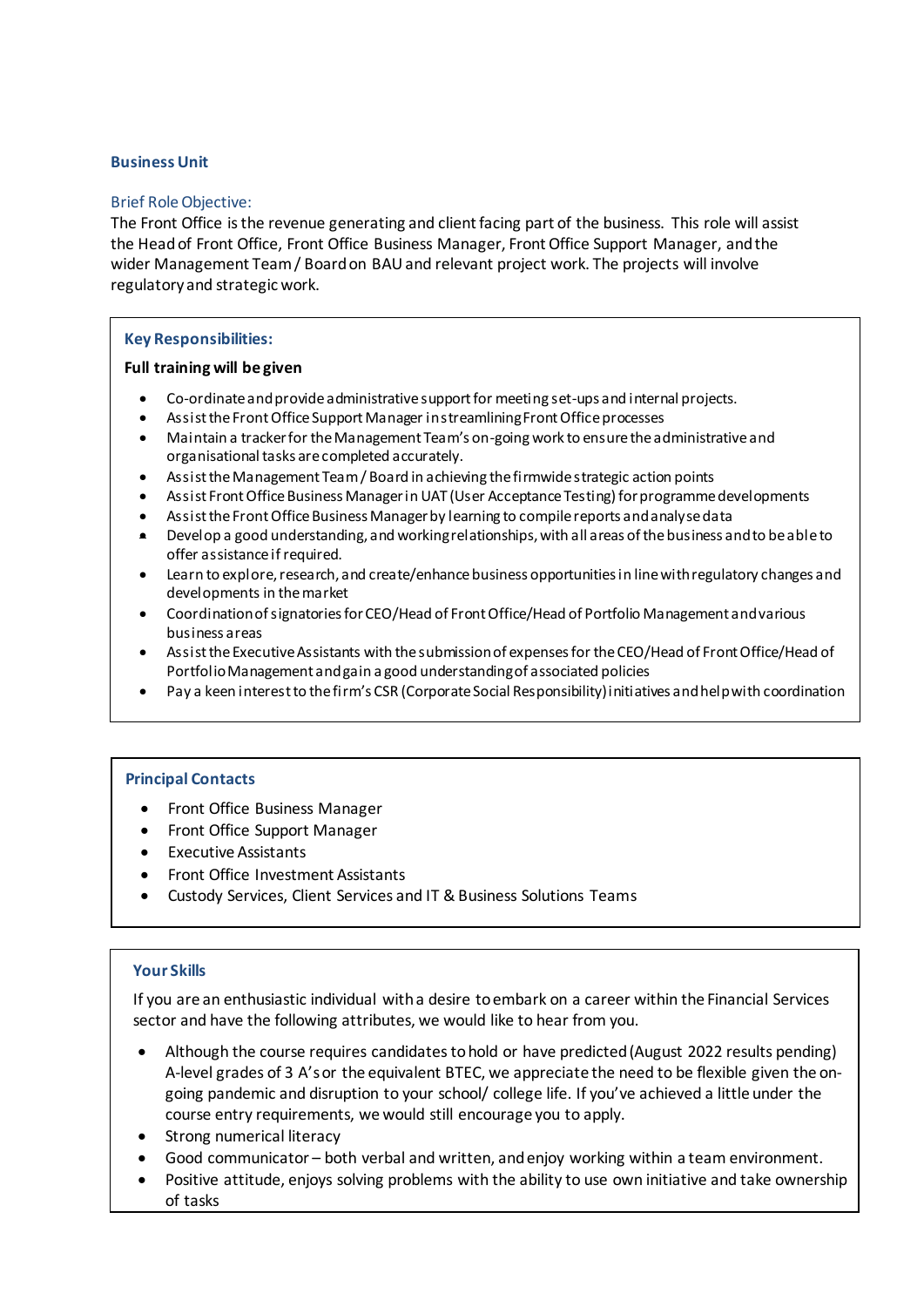- Well organisaed and able to priorotize tasks with a keen eye for detail
- You have a good level of computer skills including knowledge of using Microsoft Excel, Word, Outlook and PowerPoint
- Maintain highest level of confidentiality and exercise discretion at all times.

Previous experience or a working knowledge of Wealth Management is not required to apply – you have the opportunity to gain an understanding about the industry in order to contribute to your success in the role.

For full details of the LGT Wealth Management Degree Apprenticeship Programme and how to apply please download the full job description.

# **LGT 2022 Degree Apprenticeship Programmes**

*The best of both worlds; Gain a university degree and start your career at the same time* 

If you are in your final year of school or college, predicted to gain A-Levels or equivalent and considering your future options about either going to university or finding your first role to start your career, we want you to consider making your next choice with LGT.

Our degree apprentice programme will introduce you to the Wealth Management sector where you will develop your industry knowledge, on the job work experience and gain a degree level qualification enabling you to gain the best possible platform to start your career.

# *Our Degree Apprenticeships*

Our degree apprenticeships will be carried out in partnership with the University of Exeter and Queen Mary University of London, both UK Russell Group universities.

This year, we are delighted to offer the following degree apprenticeship opportunities:

| <b>Department</b>                                 | <b>Degree Awarded</b>                             | <b>Degree Apprenticeship</b>                               | <b>University</b>                         |
|---------------------------------------------------|---------------------------------------------------|------------------------------------------------------------|-------------------------------------------|
| <b>Business Operations</b>                        | <b>BSc Business Management</b><br>(Social Change) | Chartered Manager                                          | <b>Queen Mary</b><br>University of London |
| Central Management<br>Team                        | <b>BSc Business Management</b><br>(Social Change) | Chartered Manager                                          | Queen Mary<br>University of London        |
| Information Technology<br>& Business Solutions x2 | BSc (Hons) Digital<br>and Technology<br>Solutions | Digital and Technology<br>Solutions Professional           | University of Exeter                      |
| Central Investment<br>Team                        | <b>BSc Applied Finance</b>                        | <b>Financial Services</b><br>Professional<br>(CFA Pathway) | University of Exeter                      |
| Model Portfolio Service                           | <b>BSc Applied Finance</b>                        | <b>Financial Services</b><br>Professional<br>(CFA Pathway) | University of Exeter                      |
| US Team                                           | <b>BSc Applied Finance</b>                        | <b>Financial Services</b><br>Professional<br>(CFA Pathway) | University of Exeter                      |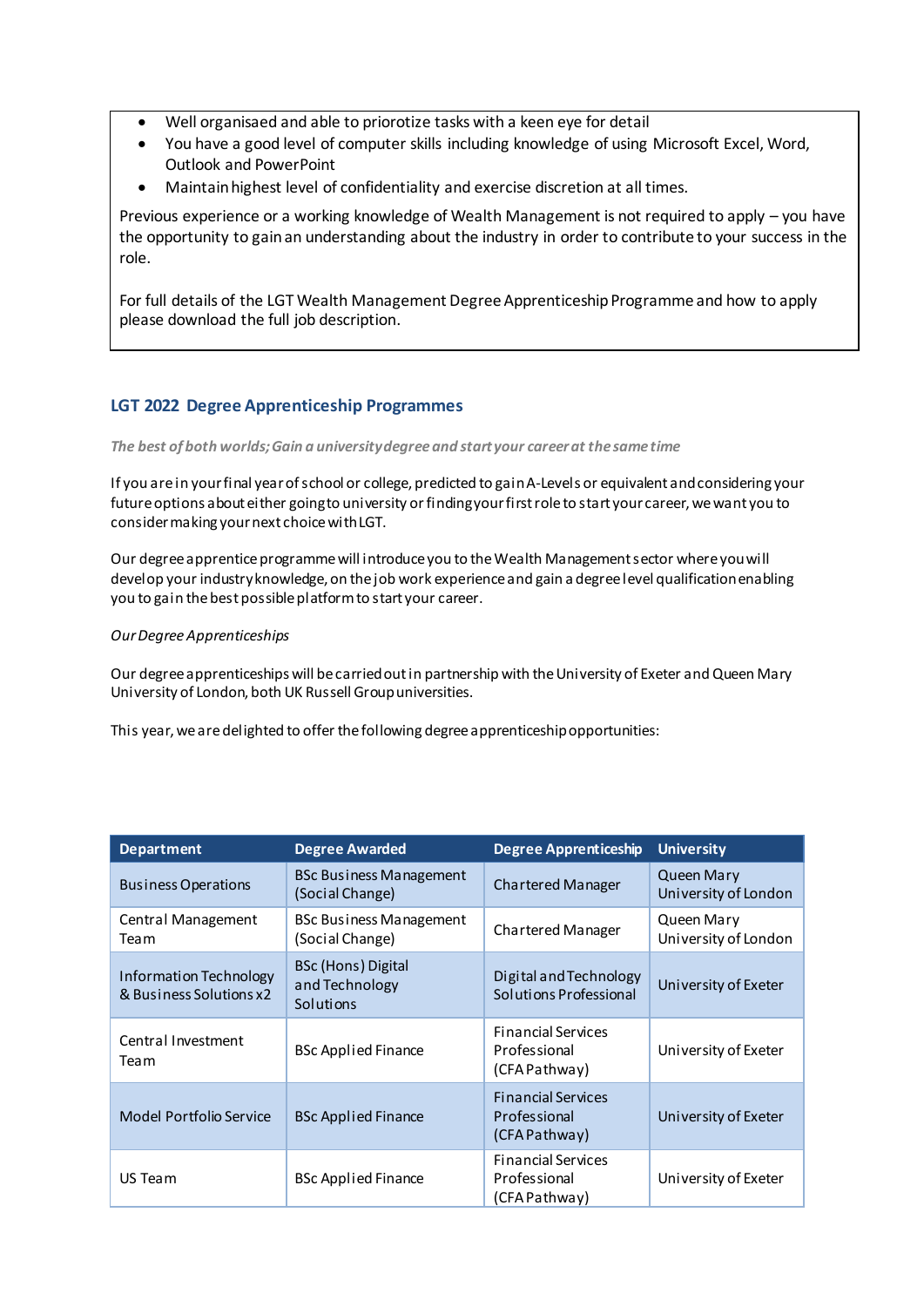All three courses form part of larger open cohorts so as well as having colleagues within LGT studying alongside you, you will have access to a wider network of peers from a variety of other businesses.

The BSc Business Management is a business degree with modules in Operations, Finance, Marketing etc, but the degree has a focus on Social change with modules on CSR and sustainability. Students will also be affiliated with the Chartered Management Institute upon completion of the course.

Individuals on the BSc Digital and Technology Solutions course will spend the first two years completing core degree modules (alongside rotating across different teams in our IT department), the final two years are spent specialising in one of the following areas of their choosing: Software Engineering; Data Analysis; IT Business Analytics; IT Consultancy; or Cyber Security.

The BSc Applied Finance has been selected for our Front Office teams giving the students a strong introduction to Financial Services and Wealth/Investment Management. Individuals studying this course will also graduate with the Investment Management Certificate (IMC) and Chartered Finance Analyst (CFA) Level 1 professional qualifications as these are underpinned by the degree.

These degree apprenticeship programmes are an excellent choice if you are new to the financial services industry.

#### *Your development*

We care about your development and will ensure you gain a mixture of formal learning combined with on the job professional experience.

As an apprentice, you will spend 80% of your time at your desk supporting the work of your team. This on the job learning will provide you opportunities to develop your competencies and skills, as well as taking part in team and firm-wide training events. You will be equipped with a Buddy when you first join and have the opportunity to participate in our annual mentoring programmes from 2023.

Your additional 20% of working hours will be dedicated towards an element of learning, such as university studies or internal training. You will take part in full day academic masterclasses, lectures and will complete study leave delivered in the workplace and in your own time. As a registered student with the University of Exeter or Queen Mary University of London, you will also have full access to the university's academic resources.

#### *Earn while you learn*

Our degree apprenticeship programmes are ideal if you have decided that full-time studies at university is not the right choice for you. Your degree qualification and training costs are covered by us. This means that, unlike university, you will end up qualified and debt-free!

We offer all our apprentices a competitive starting salary of £22,000 per annum, 25 days holiday per year plus an extensive range of additional benefits that you can select from using your 15% flexible benefits pot.

We provide all our employees a one off £300 homeworking allowance that you can claim if you wish to buy equipment to create an effective homeworking set up (for example purchasing a desk, chair, screen monitors, wi-fi signal booster).

#### **Investment20/20**

You will join as part of th[e Investment20/20 programme](https://www.investment2020.org.uk/), you will have opportunities to meet and network with trainees across the industry and participate in training, socials and insight events.

#### *Degree Apprenticeship Structure*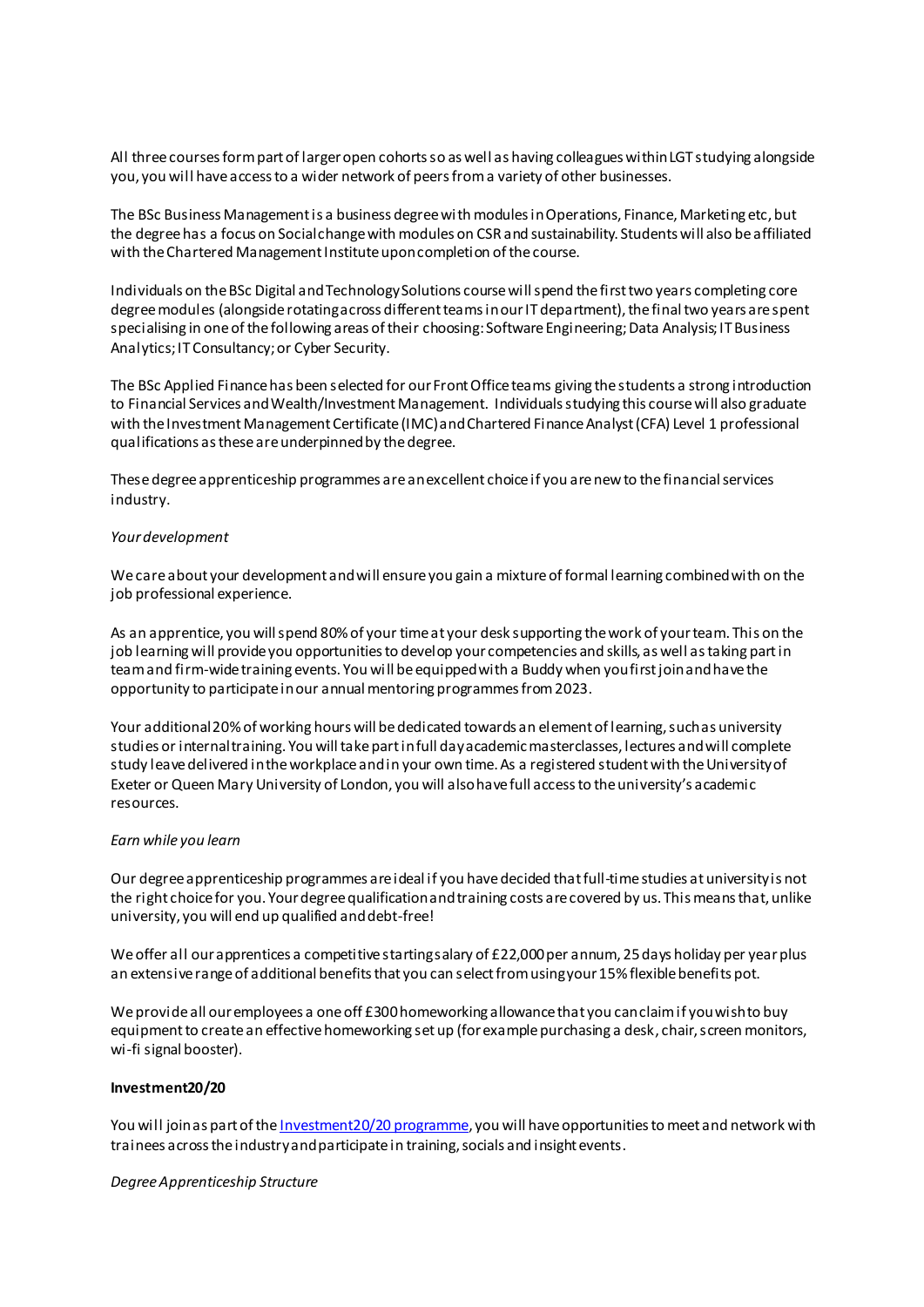Our degree apprenticeship programmes are four years long and our first cohort start will start on the 19 September 2022. All our apprentices and graduates start on the same day to help enable you to build lasting working relationships with your peers.

You will be placed on an initial 18-month fixed term contract with the intention to offer you a permanent position with us at the mid-way stage of your degree apprenticeship, subject to your performance, conduct and commitment to your degree.

All our degree apprenticeships are based in our central London office. This is a fantastic location in London's financial hub, just next to Bank underground station and oppositive the Royal Exchange.

We operate a hybrid flexible working approach, where you are able to both work in our office and from home. As an apprentice, we would expect you to spend the majority of your time working in our office working alongside your teams to ensure you receive the best possible training and networking/relationship building opportunities across our business.

#### *Join Us*

We want to continue building on our sense of belonging that truly inclusive groups of people can bring. If you want to start your career in a Firm where you can make a genuine, positive impact to the future of wealth management, we welcome you to join us.

You do not need a background in finance to apply for one of our programmes. Ultimately, we can teach what you need to know about the job and industry. In return, we need you to bring your drive, passion, and enthusiasm to make the most of the opportunity to start building your career.

*"Through a shared set of values, we make sure that our Firm fits into the world in a way that is positive."* Ben Snee, CEO LGT Wealth Management

#### *Eligibility Requirements*

Our university partners have minimum expectations for their degree programme ranging from 3 B's to 3 A's. Although we usually ask you to have achieved the minimum expectations set by the universities, to be eligible for our apprenticeship programmes, we appreciate the need to be flexible given the on-going pandemic and disruption to your school/ college life. If you've achieved a little under 3 B's in the academic year 2021/22, we would still encourage you to apply.

# *Application & Selection Process*

#### **Please apply via the LGT Dartmouth Partners Microsite:**

## **<https://trkr.app/campaign/2022-junior-hiring-programme-2/>**

Applications will be screened via our early career's talent partner Dartmouth Partners. Successful candidates will undergo a telephone screen and virtual interview and/or assessment with Dartmouth Partners before being invited to an assessment centre with LGT. You may be given a task or exercise to prepare for ahead of the assessment day.

Any queries please contac[t LGT@dartmouthpartners.com](mailto:LGT@dartmouthpartners.com)